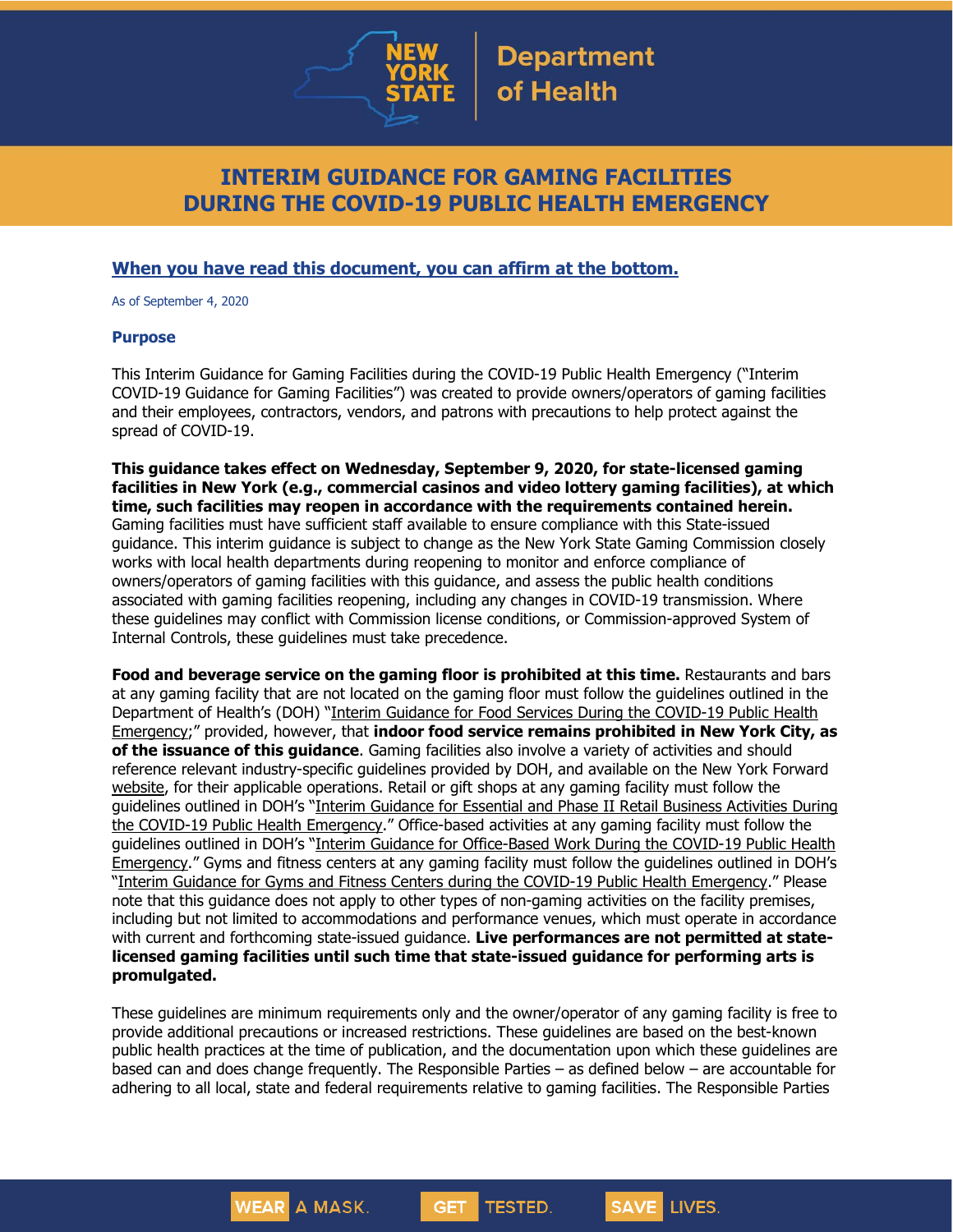are also accountable for staying current with any updates to these requirements, as well as incorporating same into gaming facility operations and/or any Site Safety Plan.

#### **Background**

On March 7, 2020, Governor Andrew M. Cuomo issued [Executive](https://www.governor.ny.gov/news/no-202-declaring-disaster-emergency-state-new-york) Order 202, declaring a state of emergency in response to COVID-19. Community transmission of COVID-19 has occurred throughout New York. To minimize further spread, social distancing of at least six feet must be maintained between individuals, where possible.

On March 20, 2020, Governor Cuomo issued [Executive](https://www.governor.ny.gov/news/no-2026-continuing-temporary-suspension-and-modification-laws-relating-disaster-emergency) Order 202.6, directing all non-essential businesses to close in-office personnel functions. Essential businesses, as defined by Empire State Development Corporation (ESD) [guidance,](https://esd.ny.gov/guidance-executive-order-2026) were not subject to the in-person restriction, but were, however, directed to comply with the guidance and directives for maintaining a clean and safe work environment issued by DOH, and were strongly urged to maintain social distancing measures to the extent possible.

On April 12, 2020, Governor Cuomo issued [Executive](https://www.governor.ny.gov/news/no-20216-continuing-temporary-suspension-and-modification-laws-relating-disaster-emergency) Order 202.16, directing essential businesses to provide employees, who are present in the workplace, with a face covering, at no-cost, that must be used when in direct contact with customers or members of the public during the course of their work. On April 15, 2020, Governor Cuomo issued [Executive](https://www.governor.ny.gov/news/no-20217-continuing-temporary-suspension-and-modification-laws-relating-disaster-emergency) Order 202.17, directing that any individual who is over age two and able to medically tolerate a face-covering must cover their nose and mouth with a mask or cloth face-covering when in a public place and unable to maintain, or when not maintaining, social distance. On April 16, 2020, Governor Cuomo issued [Executive](https://www.governor.ny.gov/news/no-20218-continuing-temporary-suspension-and-modification-laws-relating-disaster-emergency) Order 202.18, directing that everyone using public or private transportation carriers or other for-hire vehicles, who is over age two and able to medically tolerate a face covering, must wear a mask or face covering over the nose and mouth during any such trip. It also directed any operators or drivers of public or private transport to wear a face covering or mask which covers the nose and mouth while there are any passengers in such a vehicle. On May 29, 2020, Governor Cuomo issued [Executive](https://www.governor.ny.gov/news/no-20234-continuing-temporary-suspension-and-modification-laws-relating-disaster-emergency) Order 202.34, authorizing business operators/owners with the discretion to deny admittance to individuals who fail to comply with the face covering or mask requirements.

On April 26, 2020, Governor Cuomo [announced](https://www.governor.ny.gov/news/amid-ongoing-covid-19-pandemic-governor-cuomo-outlines-phased-plan-re-open-new-york-starting) a phased approach to reopen industries and businesses in New York in phases based upon a data-driven, regional analysis. On May 4, 2020, the Governor [provided](https://www.governor.ny.gov/news/amid-ongoing-covid-19-pandemic-governor-cuomo-outlines-additional-guidelines-when-regions-can) that the regional analysis would consider several public health factors, including new COVID-19 infections, as well as health care system, diagnostic testing, and contact tracing capacity. On May 11, 2020, Governor Cuomo [announced](https://www.governor.ny.gov/news/amid-ongoing-covid-19-pandemic-governor-cuomo-announces-three-regions-new-york-state-ready) that the first phase of reopening would begin on May 15, 2020 in several regions of New York, based upon available regional metrics and indicators. On May 29, 2020, Governor Cuomo [announced](https://www.governor.ny.gov/news/governor-cuomo-announces-new-york-city-enter-phase-1-reopening-june-8-and-five-regions-enter) that the second phase of reopening would begin in several regions of the state, and announced the use of a new early warning dashboard that aggregates the state's expansive data collection efforts for New Yorkers, government officials, and experts to monitor and review how the virus is being contained to ensure a safe reopening. On June 11, 2020, Governor Cuomo [announced](https://www.governor.ny.gov/news/governor-cuomo-announces-five-regions-will-enter-phase-three-reopening-tomorrow) that the third phase of reopening would begin on June 12, 2020 in several regions of New York. On June 24, 2020, Governor Cuomo [announced](https://www.governor.ny.gov/news/governor-cuomo-announces-five-regions-track-enter-phase-iv-reopening-friday) that several regions of the state were on track to enter the fourth phase of reopening starting on June 26, 2020. By July 20, 2020, all regions of New York, including New York City, had [reached](https://www.governor.ny.gov/news/governor-cuomo-announces-new-york-city-cleared-global-health-experts-enter-phase-four-reopening) the fourth phase of the State's reopening.

In addition to the following standards, businesses must continue to comply with the guidance and directives for maintaining clean and safe work environments issued by DOH.

**GET** 

TESTED.

Please note that where guidance in this document differs from other guidance documents issued by New York State, the more recent guidance shall apply.

#### **Standards for Responsible Operation of Gaming Facilities in New York State**

WEAR A MASK.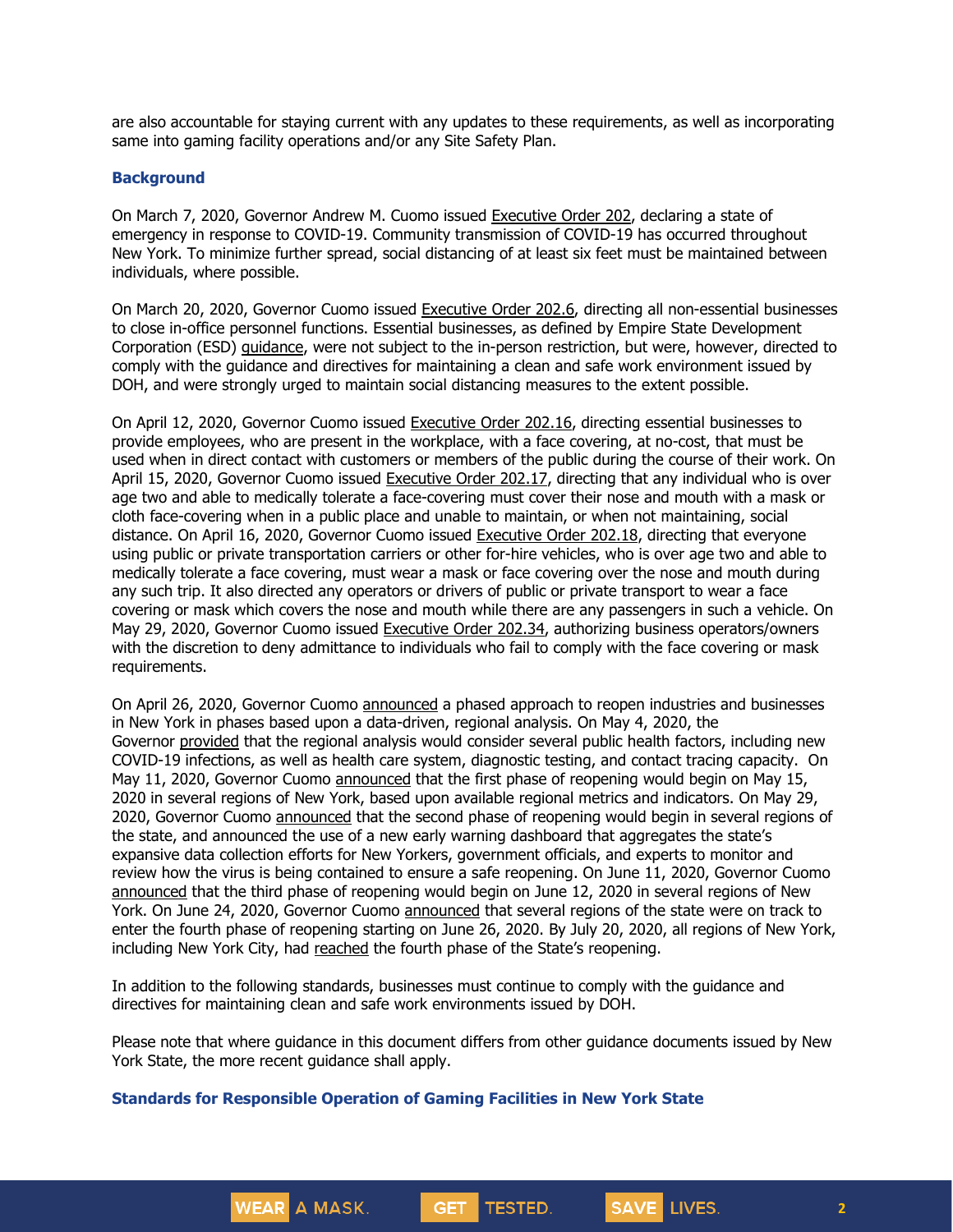No gaming activities, or other activities that occur on the gaming floor, can occur without meeting the following minimum State standards, as well as applicable federal requirements, including but not limited to such minimum standards of the Americans with Disabilities Act (ADA), Centers for Disease Control and Prevention (CDC), Environmental Protection Agency (EPA), and United States Department of Labor's Occupational Safety and Health Administration (OSHA).

The State standards contained within this guidance apply to gaming activities in operation during the COVID-19 public health emergency until rescinded or amended by the State. The owner/operator of the gaming facility, or another party as may be designated by the owner/operator (in either case, "the Responsible Parties") shall be responsible for meeting these standards.

For the purposes of this guidance, references to "employees" include contractors and vendors that perform work at a gaming facility.

The following guidance is organized around three distinct categories: people, places, and processes.

# **I. PEOPLE**

### **A. Physical Distancing**

- Responsible Parties must ensure that the workforce and patron presence is limited to no more than to 25% of the maximum occupancy or capacity for a particular area as set by the certificate of occupancy, inclusive of employees and patrons, both of whom must only be permitted entry into the gaming facility if they wear an acceptable face covering and must wear a face covering at all times, except for age verification upon entrance, provided that the patron is able to medically tolerate such covering.
	- $\circ$  As face coverings may pose security, compliance, and age-verification risks, all patrons may be required to lower their face covering upon entering a gaming facility so that the facility and/or any employees may verify the identity of the individual and compare to any proper method of identification, if necessary. The patron must be at least six feet away from all other individuals during this time.
- Responsible Parties must ensure that a distance of at least six feet is maintained among individuals, including employees and patrons, with the exception of patrons who are members of the same immediate party or household, at all times, unless safety or the core activity requires a shorter distance (e.g., cage operations, moving equipment).
- Responsible Parties must ensure that all individuals, including employees and patrons, wear acceptable face coverings at all times; provided that they are able to medically tolerate such covering.

WEAR A MASK.

- $\circ$  Acceptable face coverings for COVID-19 include but are not limited to cloth-based face coverings and disposable masks that cover both the mouth and nose.
- o However, cloth, disposable, or other homemade face coverings are not acceptable face coverings for workplace activities that typically require a higher degree of protection for personal protective equipment (PPE) due to the nature of the work. For those activities, N95 respirators or other PPE used under existing industry standards should continue to be used, as is defined in accordance with OSHA [guidelines.](https://www.osha.gov/SLTC/personalprotectiveequipment/)
- $\circ$  The face covering requirement must be applied in a manner consistent with the federal ADA and New York State and City Human Rights Laws, as applicable.

GET TESTED.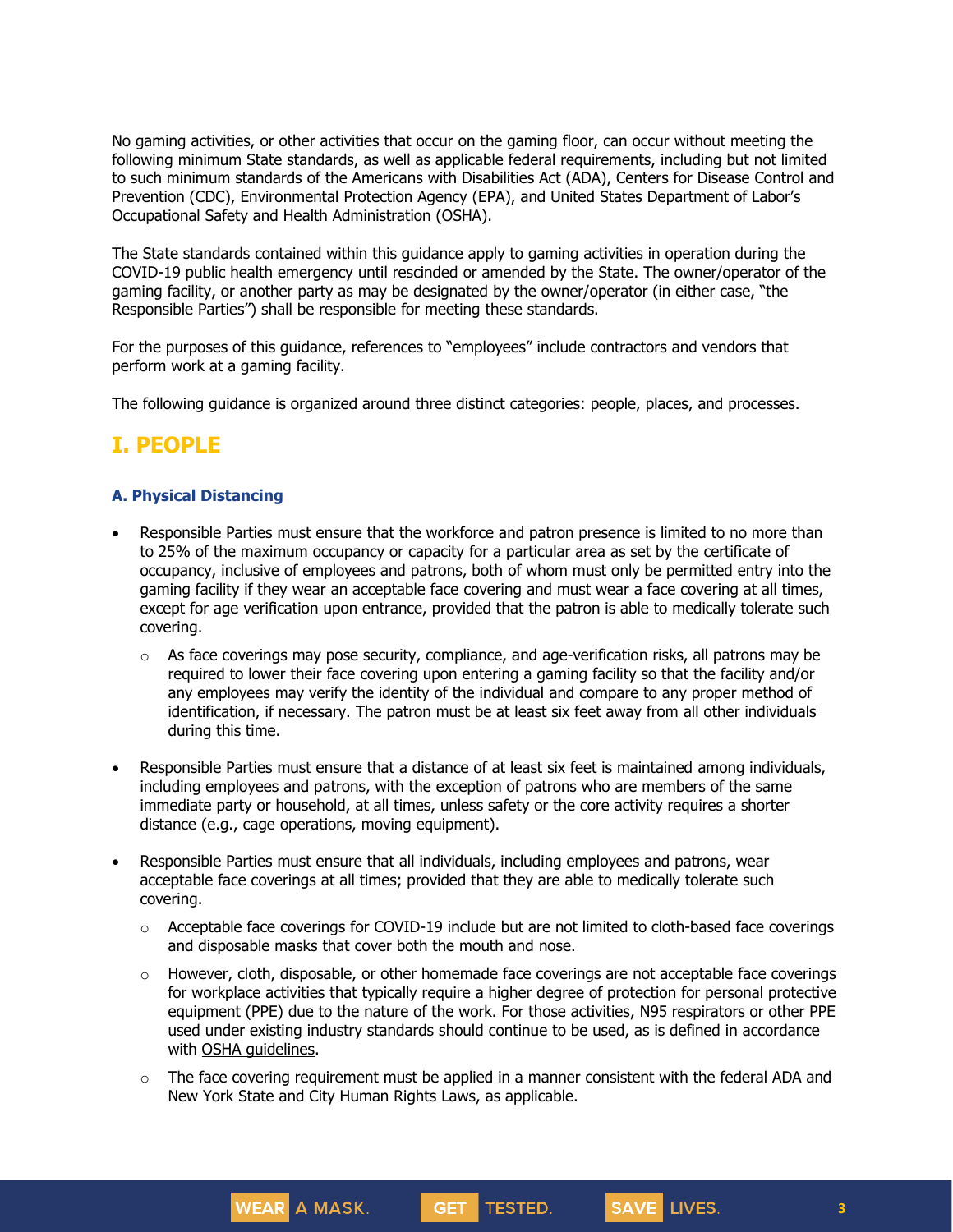- Responsible Parties may modify the use and/or restrict the number of workstations and employee seating areas, so that individuals are at least six feet apart in all directions (e.g., side-to-side and when facing one another) and are not sharing workstations without cleaning and disinfection between use. When distancing is not feasible between workstations, Responsible Parties may enact physical barriers (e.g., plastic shielding walls) in areas where they would not affect air flow, heating, cooling, or ventilation, or present a health or safety risk (e.g., emergency exit hazard).
	- $\circ$  Responsible Parties should install physical barriers between patrons and cage operators.
		- **•** If used, physical barriers should be put in place in accordance with OSHA quidelines.
	- o Physical barrier options may include strip curtains, cubicles, plexiglass or similar cleanable materials, or other impermeable dividers or partitions.
- Responsible Parties should prohibit the use of small spaces (e.g., elevators, staff rooms, behind cash registers) by more than one individual at a time. However, occupancy must never exceed 25% of the maximum capacity of the space or vehicle, unless it is designed for use by a single occupant. Responsible Parties should increase ventilation with outdoor air in these spaces to the greatest extent possible (e.g., opening windows and doors), while maintaining safety protocols. Responsible Parties should take additional measures to prevent congregation in elevator waiting areas and limit density in elevators, such as enabling the use of stairs.
- Responsible Parties should consider closing any common indoor or outdoor seating areas. To the extent that such spaces remain open, Responsible Parties must modify seating areas arrangements (e.g., chairs, tables) to ensure that individuals or groups of patrons are at least six feet apart in all directions (e.g., side-to-side and when facing one another).
- For sports wagering counters, Responsible Parties must demarcate distances of at least six feet for queueing patrons, and Responsible Parties must install a barrier (e.g., plexiglass or similar materials), in accordance with OSHA [guidelines,](https://www.osha.gov/Publications/OSHA3990.pdf) between patrons and counter attendants. Windows must be closed as necessary to allow for six feet of distance between individuals.
- Responsible Parties must ensure arrangements of active slot machine and other game machines, including sports wagering kiosks, allow for distancing of at least six feet in all directions between patrons, or, alternatively, the installation of physical barriers between such machines. Distancing may be implemented through physically moving machines or by deactivating machines, where needed.
	- o Responsible Parties may install physical barriers in accordance with OSHA [guidelines,](https://www.osha.gov/Publications/OSHA3990.pdf) between slot machines as a suitable alternative.
- Single-player electronic versions of table games (e.g., electronic roulette, video poker), are permitted, provided that six feet of distance can be maintained between patrons in all directions, or physical barriers are installed between patrons, and that all cleaning and disinfection protocols are followed.
- Table games (e.g., poker, craps, blackjack) are permitted, provided that Responsible Parties can adhere to the following protocols, and all other applicable requirements provided in this guidance:

**WEAR** A MASK.

- $\circ$  Tables must be a minimum of six feet apart from one another, and arranged to allow patrons at adjacent tables to maintain six feet of social distance;
- $\circ$  Patrons at a single table must be separated from all other patrons at the table by physical barriers (e.g., plexiglass) which are approved for use by the New York State Gaming Commission;
	- **•** As practicable, positions or chairs may be removed from tables to facilitate social distancing and accommodate the installation of physical barriers, but barriers are still required.

GET TESTED.

**4**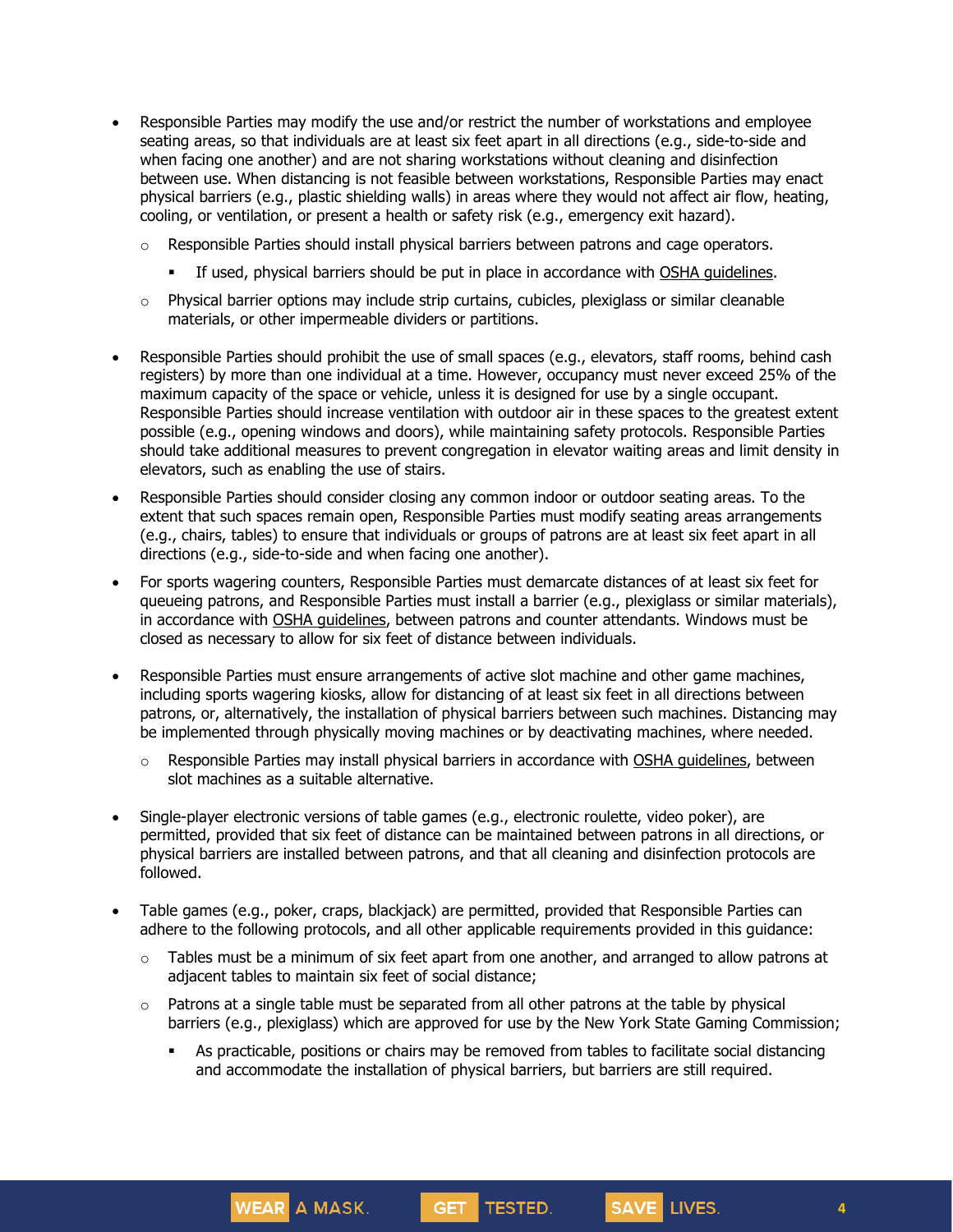- $\circ$  For games without chairs (e.g., craps), six-foot intervals must be marked around the outside of the table to facilitate socially distanced arrival to and departure from the table, and physical barriers must be installed to separate patrons from one another;
	- **•** Congregation of non-playing patrons/spectators at or around the tables is not permitted at this time. However, members of the same party may stand with the player provided the barrier continues to separate the non-players from any other players who are not in the same party.
- $\circ$  Security personnel, dealers, and other employees must enforce social distancing between patrons and disrupt congregations when they form;
	- Dealers must immediately inform security personnel if a congregation is forming, or if participants are not adhering to social distancing requirements (e.g., patron intrudes upon another patron's space behind a barrier).
- $\circ$  Physical barriers must also be installed between dealers and patrons, even if six feet of distancing is possible;
- $\circ$  Dealers must verbally substitute into the game and give breaks to other dealers, instead of "tapping in;" and
- $\circ$  Wherever possible, games must be reconfigured to minimize the number of times that patrons must touch cards (e.g., by using "face-up" dealing in blackjack), and must never permit patrons to touch another patron's cards.
- Responsible Parties must post signs throughout the gaming facility, consistent with DOH COVID-19 signage. Responsible Parties can develop their own customized signage specific to their workplace or setting, provided that such signage is consistent with the Department's signage. Signage should be used to remind individuals to:
	- $\circ$  Stay home if they are feeling sick.
	- $\circ$  Cover their nose and mouth with a face covering at all times.
	- $\circ$  Quarantine if they have recently been in a state with significant community transmission of COVID-19, pursuant to the DOH travel [advisory.](https://coronavirus.health.ny.gov/covid-19-travel-advisory)
	- o Properly store and, when necessary, discard PPE.

WEAR A MASK.

- o Adhere to social distancing rules.
- $\circ$  Report symptoms of, or exposure to, COVID-19, and how they should do so.
- $\circ$  Follow hand hygiene, and cleaning and disinfection guidelines.
- $\circ$  Follow appropriate respiratory hygiene and cough etiquette.

#### **B. Gatherings in Enclosed Spaces**

Responsible Parties must limit in-person employee gatherings (e.g., staff meetings, in break rooms, stock rooms) to the greatest extent possible and consider use of other methods for meetings, such as video or teleconferencing whenever possible, per CDC guidance "Interim Guidance for [Businesses](https://www.cdc.gov/coronavirus/2019-ncov/community/guidance-business-response.html) and Employers to Plan and Respond to [Coronavirus](https://www.cdc.gov/coronavirus/2019-ncov/community/guidance-business-response.html) Disease 2019 (COVID-19)". When videoconferencing or teleconferencing is not possible, Responsible Parties should hold meetings in open, well-ventilated spaces and ensure that individuals maintain six feet of social distance between one another (e.g., leave space between chairs, have individuals sit in alternating chairs).

GET TESTED.

SAVE LIVES.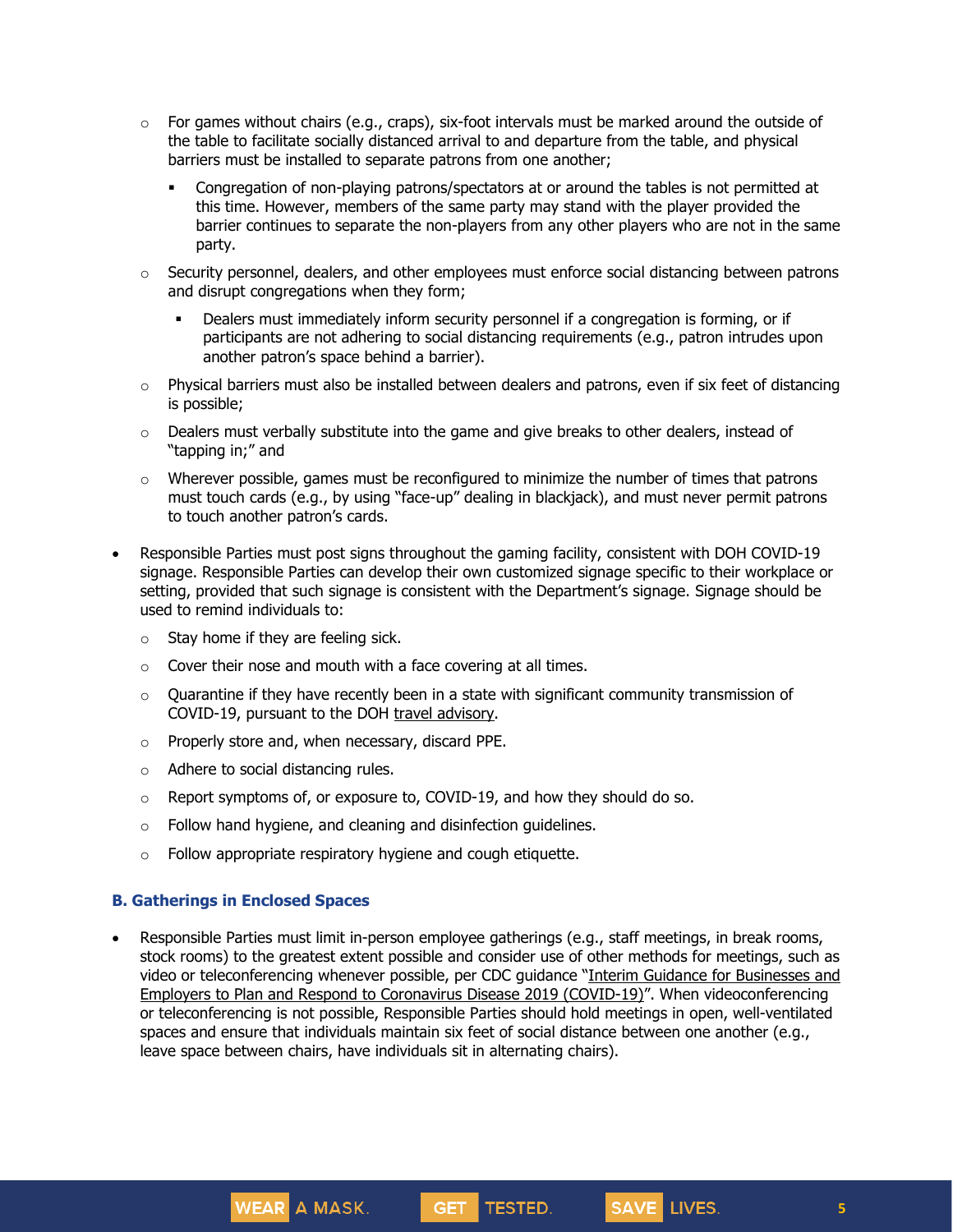- Responsible Parties should encourage social distancing by limiting occupancy or closing non-essential amenities and communal areas that do not allow for social distancing protocols. If open, Responsible Parties must make hand sanitizer or disinfecting wipes available next to equipment near such amenities (e.g., vending machines, communal coffee machines).
- Responsible Parties must put in place practices for adequate social distancing in small areas, such as restrooms and breakrooms, and should develop signage and systems (e.g., flagging when occupied) to restrict occupancy when social distancing cannot be maintained in such areas.
- Responsible Parties may implement best practices for communal bathrooms including, but not limited to:
	- $\circ$  installation of physical barriers between toilets, sinks, and soap/paper towel dispensers, if six feet of separation is not feasible; and
	- $\circ$  use of touch-free paper towel dispensers in lieu of air dryers.
- Responsible Parties should stagger schedules for employees to observe social distancing (i.e., six feet of space) for any gathering (e.g., coffee breaks, meals, and shift starts/stops).
- Any social gatherings in event spaces that are separate from the gaming areas in the gaming facility (e.g., parties in event rooms or ballrooms) are limited to the lesser of the State's social gathering limit, which is 50 or fewer people as of the issuance of this guidance, or 25% of maximum occupancy for the space.

### **C. Workplace Activity**

- Responsible Parties must take measures to reduce interpersonal contact and congregation, through methods such as:
	- $\circ$  limiting in-person presence to only those staff who are necessary to be on site;
	- o adjusting workplace hours;
	- $\circ$  reducing on-site workforce to accommodate social distancing requirements;
	- $\circ$  shifting design (e.g., A/B teams, staggered arrival/departure times);
	- $\circ$  batch activities, where possible, so employees can adhere to social distancing; and/or
	- $\circ$  developing protocols for the safe use of shared office equipment, such as telephones, copiers, printers, registers, etc.
- Responsible Parties should adjust hours of operation as necessary to enable enhanced cleaning and disinfection procedures.
- Responsible Parties may operate the facility on a 24 hours a day, 7 days a week schedule, but must ensure that all areas and equipment in the gaming facility are thoroughly cleaned and disinfected at least once per day, and high-touch areas and equipment are thoroughly cleaned and disinfected more frequently, and in accordance with the standards set forth below.

#### **D. Movement and Commerce**

WEAR A MASK.

• Responsible Parties must monitor and control the flow of patron and employee traffic into, and within, the gaming facility to ensure adherence to maximum occupancy requirements and social distancing.

GET TESTED.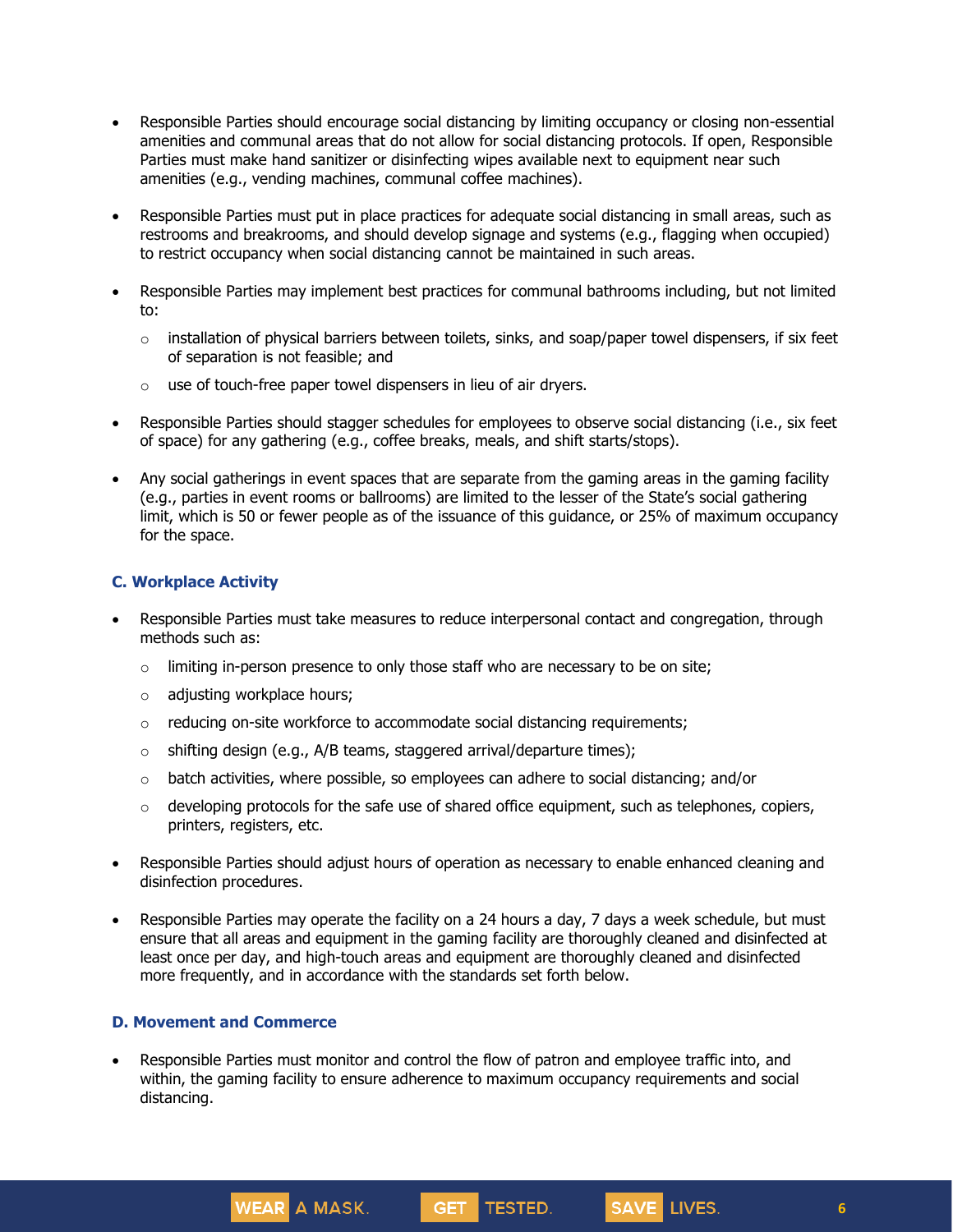- $\circ$  Responsible Parties must maintain sufficient employee or security presence to monitor traffic flow and to ensure groups adhere to social gathering limitations.
- $\circ$  Responsible Parties must prohibit congregating and loitering by patrons and maintain sufficient employee or security presence, including hiring additional staff, to eliminate congregating and loitering.
- Responsible Parties should put in place measures to reduce bi-directional foot traffic using tape or signs with arrows in narrow aisles, hallways, or spaces, and post signage and distance markers denoting spaces of six feet in all commonly used areas and any areas in which lines are commonly formed or people may congregate (e.g., casino cages, elevator entrances, gaming facility entrances and exits, clock in/out stations, health screening stations).
	- $\circ$  Where possible, place markers or barriers to encourage one directional traffic.
	- $\circ$  Responsible Parties must mark areas for six feet apart at commonly congested areas (e.g., common seating areas in lobbies, restrooms, casino cage queues).
- Responsible Parties should clearly designate separate entrances and exits, where possible.
- Responsible Parties must be prepared to queue patrons outside while still maintaining physical distance including through the use of visual cues and/or queueing control devices (e.g., stanchions, line distance markers, arrows).
- Responsible Parties should rearrange patron waiting areas (e.g., lines, parking areas) to maximize social distance among other patrons and minimize interaction with others in the area.
- Responsible Parties should limit on-site interactions (e.g., designate an egress(es) for individuals leaving the gaming facility and a separate ingress(es) for individuals entering) and movements (e.g., employees should remain near their workstations as often as possible).
	- $\circ$  Where practicable, Responsible Parties should limit the numbers of entrances in order to (1) manage the flow of traffic into the gaming facility and monitor occupancy/capacity limits and (2) facilitate health screenings, as described below while remaining in compliance with fire safety and other applicable regulations.
	- o Responsible Parties must develop a plan for people to maintain six feet of social distance while queuing inside or outside of the gaming facility for screening, as applicable.
- Responsible Parties must establish designated areas for pickups and deliveries, limiting contact to the extent possible.
- For deliveries, Responsible Parties should implement a touchless delivery system whereby drivers stay in the cab of the vehicle while delivery takes place or, where not practicable, Responsible Parties must provide acceptable PPE appropriate to the anticipated activities that includes, at a minimum, a face covering to personnel involved in the delivery at no cost for the duration of the delivery process.
- Responsible Parties must ensure employees perform hand hygiene before and after transferring (e.g., from a delivery driver) a load of merchandise or equipment (e.g., perform hand hygiene before starting to load items; and once all items have been loaded, finish by performing hand hygiene again).

GET TESTED.

SAVE LIVES.

WEAR A MASK.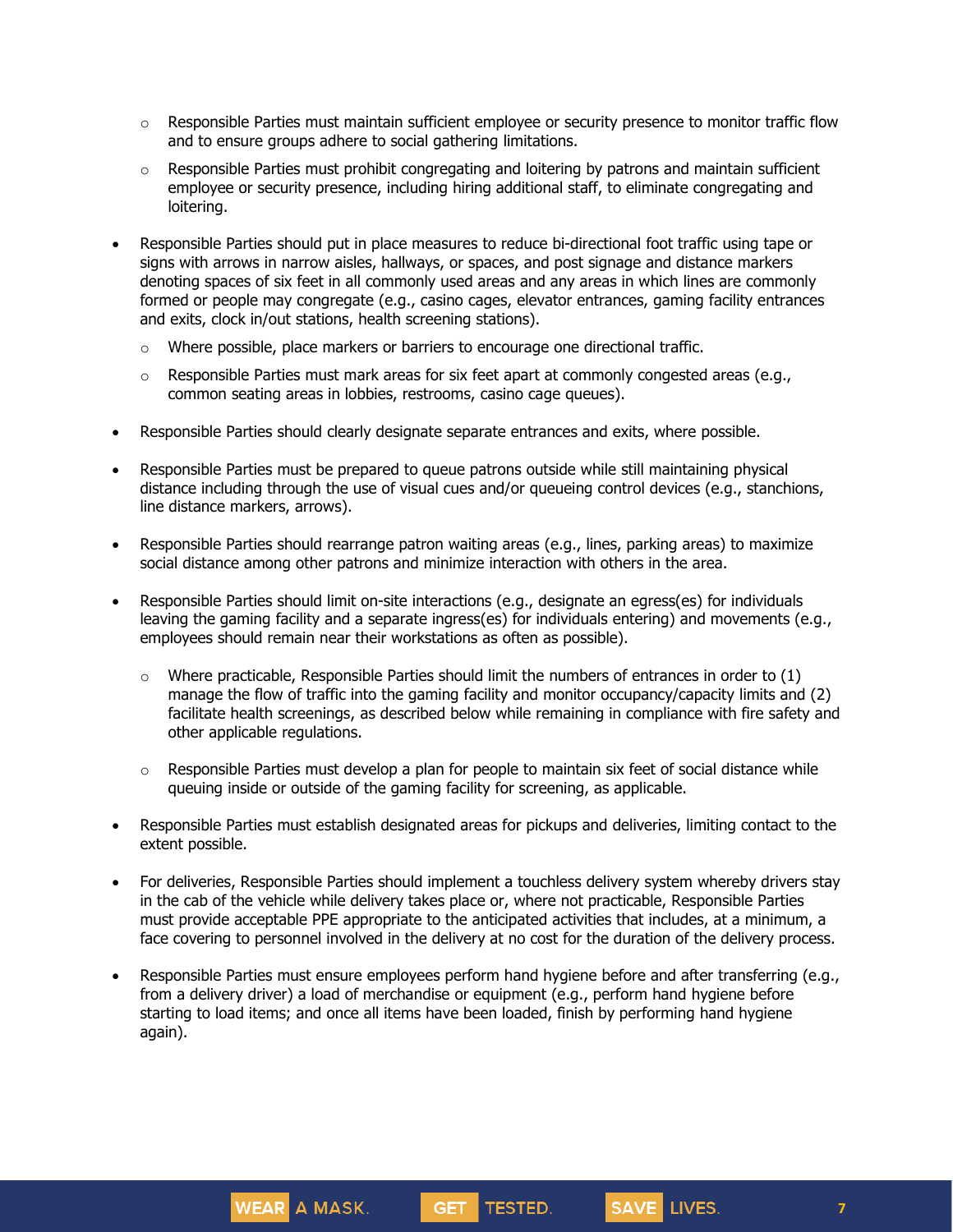- Responsible Parties should encourage the use of touchless or pay-ahead payment options, when available. Responsible Parties should minimize handling cash, credit cards, reward cards, and mobile devices, where possible.
- Responsible Parties must:
	- $\circ$  Close off any seating areas or machines where six feet of social distance cannot be maintained;
	- $\circ$  Close any food and beverage service on the gaming floor; and
	- $\circ$  Enhance employee or security presence to enforce limitations on maximum occupancy and gathering size, as necessary.

# **II. PLACES**

#### **A. Air Handling and Building Systems**

- Responsible Parties must ensure building HVAC system filtration meets the highest rated filtration compatible with the currently installed filter rack and air handling systems, at a minimum MERV-13, or industry equivalent or greater (e.g., HEPA), as applicable, and as certified and documented by a certified HVAC technician, professional, or company, [ASHRAE-](https://www.ashrae.org/about/news/2020/ashrae-offers-covid-19-building-readiness-reopening-guidance)certified professional, certified retrocommissioning professional, or New York licensed professional building engineer.
	- $\circ$  Responsible Parties may consider adopting additional ventilation and air filtration mitigation protocols per [CDC](https://www.cdc.gov/coronavirus/2019-ncov/community/guidance-business-response.html) and [ASHRAE](https://www.ashrae.org/technical-resources/resources) recommendations, particularly for buildings older than 15 years, including:
		- **•** Performing necessary retro-commissioning of central systems, as well as testing, balancing, and repairs as needed;
		- **•** Increasing ventilation rates and outdoor air ventilation to the extent possible;
		- Keeping systems running for longer hours, especially for several hours daily before and after occupancy;
		- **■** Disabling demand-controlled ventilation, where reasonable, and maintain systems that increase fresh air supply;
		- **•** Opening outdoor air dampers to reduce or eliminate recirculation to the extent possible;
		- **•** Sealing edges of the filter to limit bypass;

WEAR A MASK.

- Regularly inspecting systems and filters to ensure they are properly operating, and filters are appropriately installed, serviced and within service life;
- **•** Opening windows to the extent allowable for occupant safety and comfort if applicable;
- Installing appropriately designed and deployed ultraviolet germicidal irradiation (UVGI) to deactivate airborne virus particles; and/or
- **■** Using portable air cleaners (e.g., electric HEPA units), considering units that provide highest air change rate at appropriate performance level and do not generate harmful byproducts.

GET TESTED.

SAVE LIVES.

• For facilities that cannot handle the abovementioned minimum level of filtration (i.e., MERV-13 or greater), Responsible Parties must have a certified HVAC technician, professional, or company, ASHRAE-certified professional, certified retro-commissioning professional, or New York licensed professional building engineer certify and document that the currently installed filter rack is incompatible with abovementioned minimum level of filtration (i.e., MERV-13 or greater) and/or the air handling system would be unable to perform to the minimum level of heating and cooling that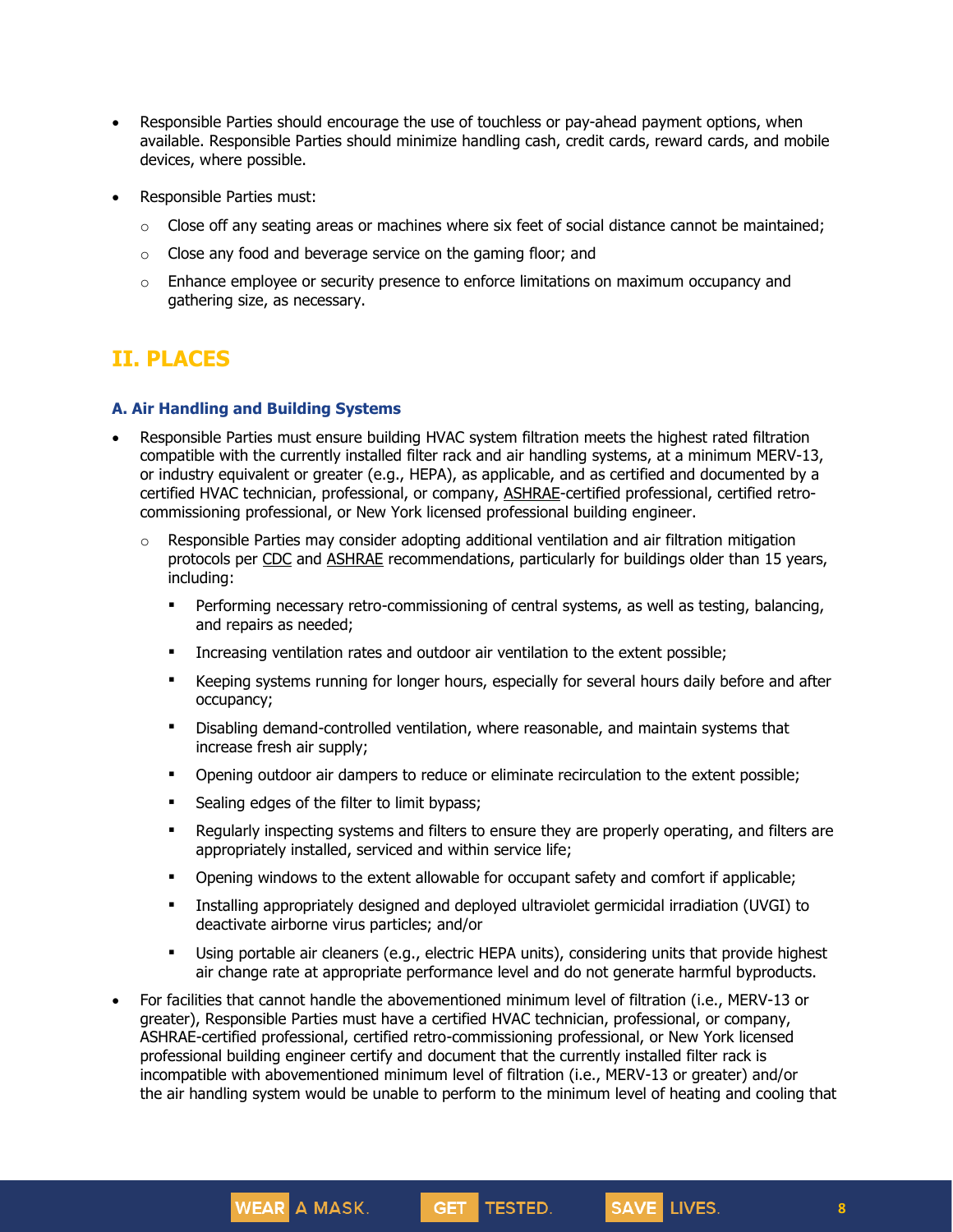it was otherwise able to provide prior to the COVID-19 public health emergency if such a high degree of filtration (i.e., MERV-13 or greater) was installed. Responsible Parties should also request that the professional document the associated equipment, labor, and cost that would be involved in upgrading the system to handling MERV-13 or greater level of filtration. Further, Responsible Parties must retain such documentation for review by state or local health department officials to operate at a lesser filtration rating of no less than MERV-11 or MERV-12 with additional ventilation and air filtration mitigation protocols.

- $\circ$  In addition, Responsible Parties with facilities that have an air handling system that is unable to meet a filtration rating of MERV-13 or greater must adopt additional ventilation and air filtration mitigation protocols per [CDC](https://www.cdc.gov/coronavirus/2019-ncov/community/guidance-business-response.html) and [ASHRAE](https://www.ashrae.org/technical-resources/resources) recommendations, including:
	- **•** Performing necessary retro-commissioning of central systems, as well as testing, balancing, and repairs as needed;
	- **•** Increasing ventilation rates and outdoor air ventilation to the extent possible;
	- **•** Keeping systems running for longer hours, especially for several hours daily before and after occupancy;
	- Disabling demand-controlled ventilation, where reasonable, and maintain systems that increase fresh air supply;
	- Opening outdoor air dampers to reduce or eliminate recirculation to the extent possible;
	- **•** Sealing edges of the filter to limit bypass;

WEAR A MASK.

- Regularly inspecting systems and filters to ensure they are properly operating, and filters are appropriately installed, serviced and within service life;
- **•** Opening windows to the extent allowable for occupant safety and comfort;
- Installing appropriately designed and deployed ultraviolet germicidal irradiation (UVGI) to deactivate airborne virus particles; and/or
- Using portable air cleaners (e.g., electric HEPA units), considering units that provide highest air change rate at appropriate performance level and do not generate harmful byproducts.
- Before occupants return to a building that has been entirely closed, Responsible Parties must complete pre-return checks, tasks, and assessments of building systems to ensure a healthy and safe environment. These systems include, but are not limited to, mechanical systems, water systems, elevators, and HVAC systems.
	- $\circ$  Depending on the length of time equipment has been inactive, Responsible Parties should run systems with careful observation to ensure machinery (e.g., valves and switches) are operating correctly.
	- $\circ$  Specific system actions may be required to restart systems after prolonged shutdown. Responsible Parties may determine necessity for each of these items based on length of shutdown and condition as inspected.
	- $\circ$  As appropriate and applicable, Responsible Parties should flush building with fresh air based on the design of the air handling system for a minimum of 24 hours.
	- $\circ$  Responsible Parties must ensure air filters are replaced as needed (e.g., after flushing the building).
	- $\circ$  Responsible Parties must ensure maintenance and monitoring of cooling towers have been conducted in accordance with state regulations and that chemical and microbial levels are within defined ranges for any closed water systems and/or water features, and drain any devices that may contain stagnant water.

GET TESTED.

SAVE LIVES.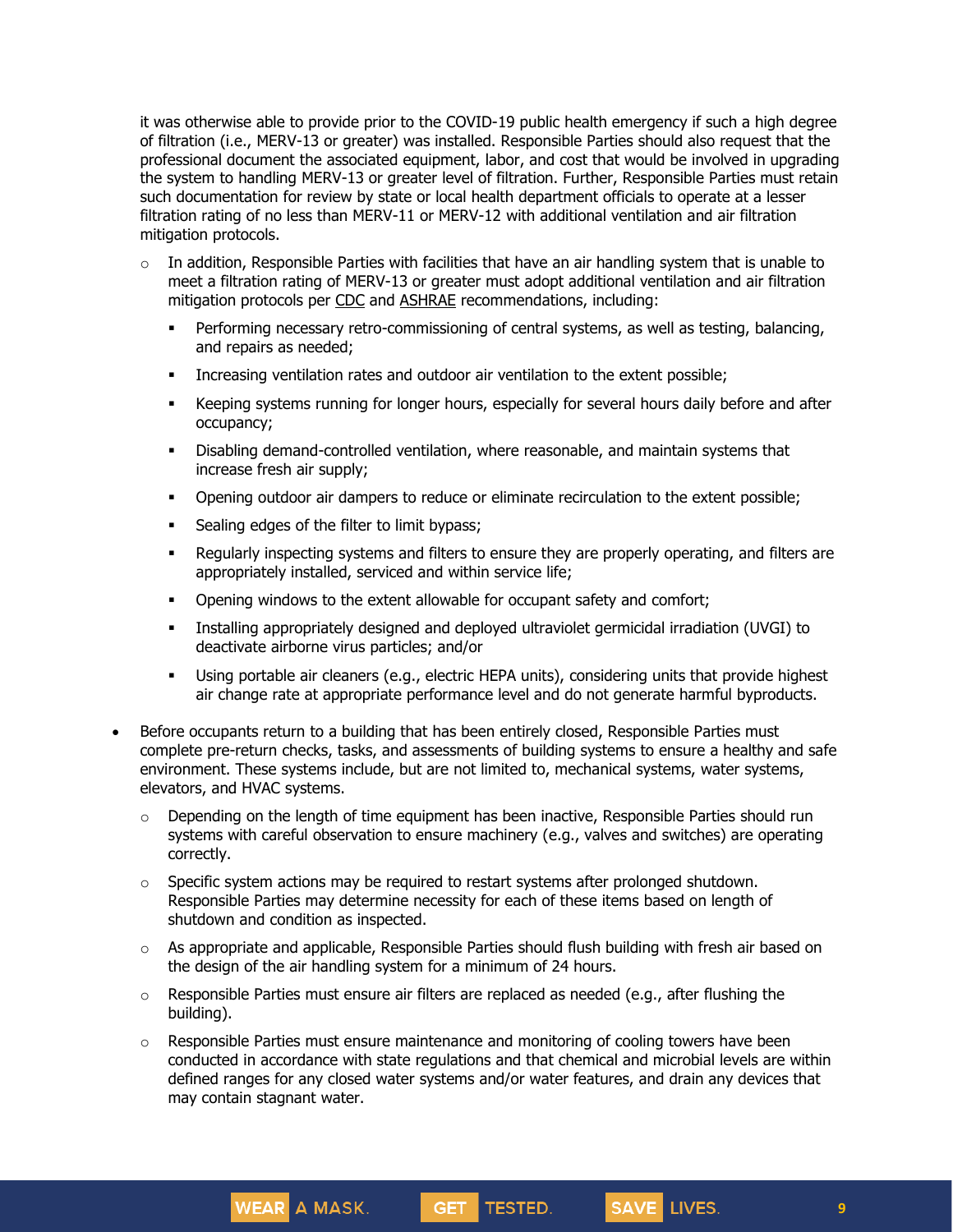- $\circ$  Responsible Parties must flush cold- and hot-water systems in accordance with building water management plan, if applicable.
- $\circ$  Responsible Parties must ensure any water filters are replaced as needed after flushing the building's water systems.
- $\circ$  For buildings that were entirely closed, Responsible Parties should ensure that the operation of all mechanical equipment and systems has been restored prior to reopening the building.

### **B. Protective Equipment**

- Responsible Parties must ensure that employees and patrons are only permitted entry into the gaming facility if they wear an acceptable face covering, provided that the employee or patron is able to medically tolerate such covering.
- Responsible Parties must ensure that patrons wear acceptable face coverings at all times when within the gaming facility.
	- $\circ$  As mentioned above, as face coverings may pose security, compliance, and age-verification risks, all patrons may be required to lower their face covering to make such verification. The patron must be at least six feet away from all other individuals during this time.
- In addition to the necessary PPE as required for certain workplace activities, Responsible Parties must procure, fashion, or otherwise obtain acceptable face coverings, and provide such coverings to their employees while at work at no cost to the employee. An adequate supply of face coverings, masks and other required PPE should be on hand in the event an employee needs a replacement. Acceptable face coverings include, but are not limited to, cloth (e.g., homemade sewn, quick cut, bandana), surgical masks, N95 respirators, and face shields.
- Face coverings must be cleaned or replaced after use and may not be shared. Please consult the CDC [guidance](https://www.cdc.gov/coronavirus/2019-ncov/community/guidance-business-response.html) for additional information on cloth face coverings and other types of PPE well as instructions on use and cleaning.
	- $\circ$  Note that cloth face coverings or disposable masks shall not be considered acceptable face coverings for workplace activities that impose a higher degree of protection for face covering requirements. For example, if N95 respirators are traditionally required for specific activities, a cloth or homemade mask would not suffice. Responsible Parties must adhere to OSHA standards for such safety equipment.
	- $\circ$  Responsible Parties must allow employees to use their own acceptable face coverings but cannot require their employees to supply their own face coverings. Further, this guidance shall not prevent employees from wearing their personally owned protective coverings (e.g., surgical masks, N95 respirators, or face shields). The Responsible Parties may require employees to wear more protective PPE due to the nature of their work. Employers should comply with all applicable OSHA guidelines.
- Responsible Parties must train employees on how to adequately put on, take off, clean (as applicable), and discard PPE, including but not limited to, appropriate face coverings.

WEAR A MASK.

• Responsible Parties must install physical barriers at casino cages and table games, and in between individual game machines, when these facilities are not six feet apart. Responsible Parties should consider installing these barriers even when facilities are socially distanced, where feasible.

GET TESTED.

SAVE LIVES.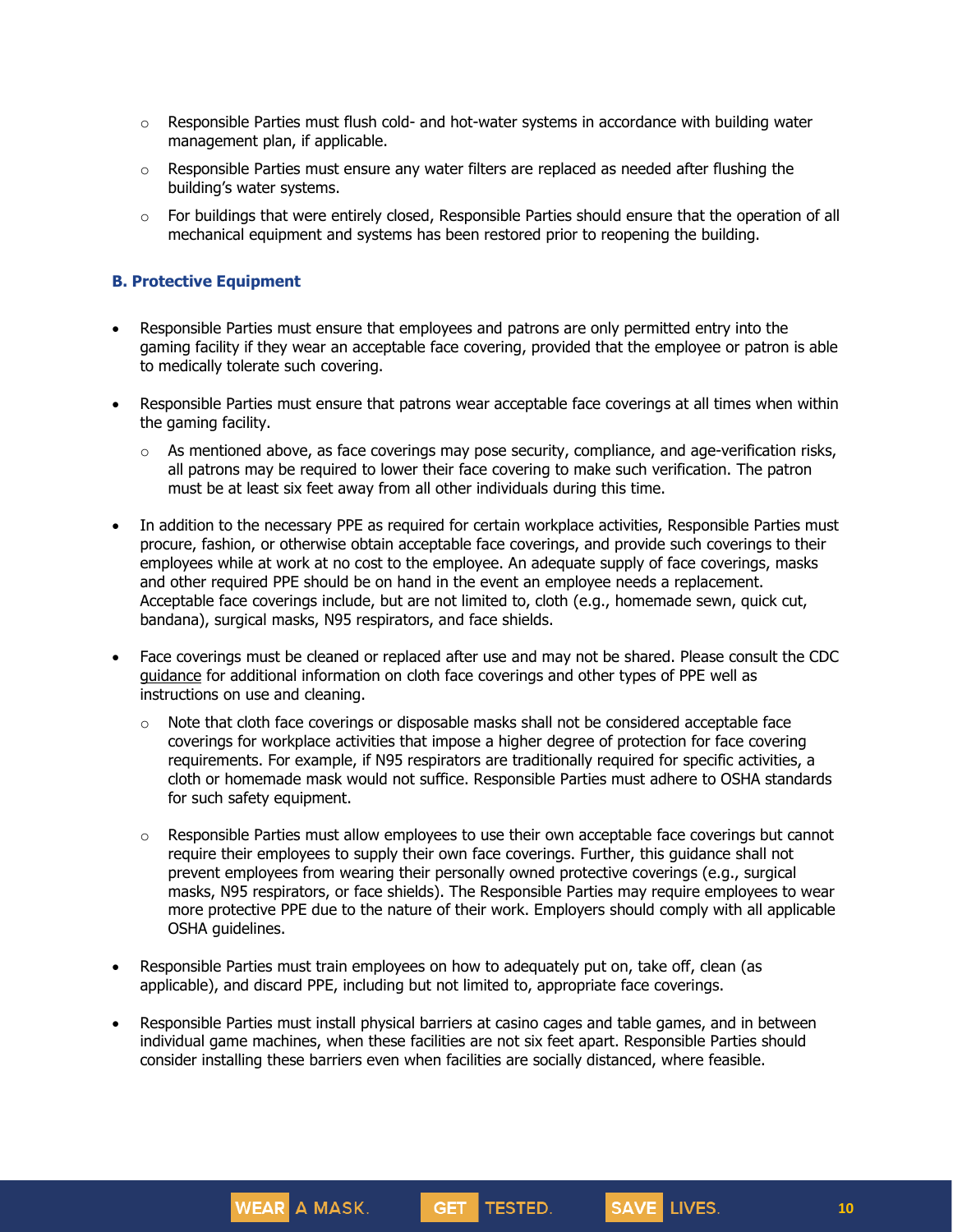- $\circ$  As mentioned above, if used, physical barriers (e.g., plexiglass or similar materials) should be put in place in accordance with OSHA [guidelines.](https://www.osha.gov/Publications/OSHA3990.pdf)
- Responsible Parties must put in place measures to limit the sharing of objects, such as equipment and vehicles, as well as the touching of shared surfaces, such as touchscreens; or, require employees to wear gloves (trade-appropriate or medical) when in contact with shared objects or frequently touched surfaces; or, require employees and patrons to perform hand hygiene before and after contact.

### **C. Hygiene, Cleaning and Disinfection**

- Responsible Parties must ensure adherence to hygiene and cleaning and disinfection requirements as advised by the CDC and DOH, including "Guidance for Cleaning and [Disinfection](https://coronavirus.health.ny.gov/system/files/documents/2020/08/interim-guidance-public-and-private-facilities_1.pdf) of Public and Private Facilities for [COVID-19](https://coronavirus.health.ny.gov/system/files/documents/2020/08/interim-guidance-public-and-private-facilities_1.pdf)," and the "STOP THE [SPREAD](https://coronavirus.health.ny.gov/system/files/documents/2020/04/13067_coronavirus_protectyourself_poster_042020.pdf)" poster, as applicable. Responsible Parties must maintain logs that include the date, time, and scope of cleaning and disinfection.
- Responsible Parties must provide and maintain hand hygiene stations on site, as follows:
	- $\circ$  For handwashing: soap, running warm water, and disposable paper towels.
	- $\circ$  For hand sanitizing: an alcohol-based hand sanitizer containing at least 60% alcohol for areas where handwashing facilities may not be available or practical.
	- $\circ$  Responsible Parties must make hand sanitizer available throughout the facility for use by employees and patrons (e.g., entrances, exits, elevators, gaming floors, cages, and security/reception desks). Touch-free hand sanitizer dispensers should be installed where possible.
- Responsible Parties should place signage near hand sanitizer stations indicating that visibly soiled hands should be washed with soap and water; hand sanitizer is not effective on visibly soiled hands.
- Responsible Parties should place receptacles around the gaming facility for disposal of soiled items, including PPE.
- Responsible Parties must conduct regular cleaning and disinfection of the gaming facility on, at least, a daily basis and more frequent cleaning and disinfection for high risk areas used by many individuals and for frequently touched surfaces. Cleaning and disinfection must be rigorous and ongoing and should occur frequently throughout the hours of operations and whenever needed. Please refer to DOH's "Interim Guidance for Cleaning and [Disinfection](https://coronavirus.health.ny.gov/system/files/documents/2020/08/interim-guidance-public-and-private-facilities_1.pdf) of Public and Private Facilities for COVID-19" for detailed instructions on how to clean and disinfect facilities.
	- $\circ$  Responsible Parties must ensure equipment or objects that are shared between patrons and/or employees (e.g., game machines, counters for slot machines) are cleaned and disinfected between every user or at least every four hours.
	- $\circ$  Responsible Parties must provide appropriate cleaning and disinfection supplies for shared and frequently touched surfaces (e.g., game machines, counters for slot machines), and require employees and encourage patrons to use these supplies, following manufacturers' instructions, before and after use of these surfaces, followed by hand hygiene.
	- $\circ$  Responsible Parties must ensure that sufficient staff is available to "wipe down" (i.e., clean and disinfect) equipment between users, but Responsible Parties may require patrons to "wipe down" equipment before and/or after each use. Responsible Parties must provide patrons the option of requesting that slot machines and other game machines are cleaned and disinfected prior to their use of the machine.

GET TESTED.

SAVE LIVES.

WEAR A MASK.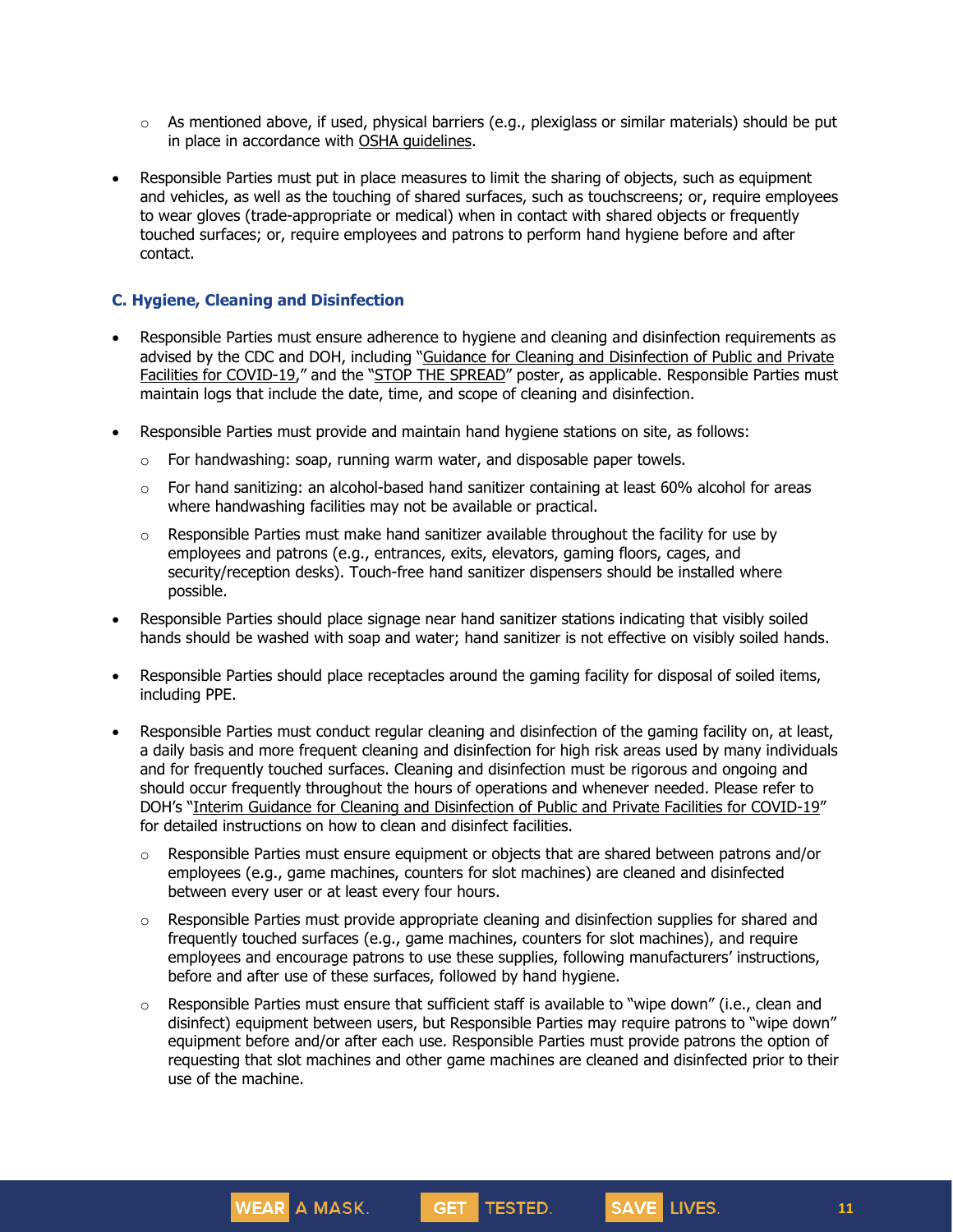- Responsible Parties must ensure regular cleaning and disinfection of restrooms. Restrooms should be cleaned and disinfected at least every two hours, or more often depending on frequency of use.
	- $\circ$  Responsible Parties must ensure distancing rules are adhered to by using signage, occupied markers, or other methods to reduce restroom capacity where feasible.
- Responsible Parties must ensure that shared workstations (e.g., cages) are cleaned and disinfected between use by different employees.
- Responsible Parties must ensure that equipment and tools are regularly cleaned and disinfected using registered disinfectants, including at least as often as employees change workstations or move to a new set of equipment or tools. Refer to the Department of Environmental Conservation (DEC) [list](http://www.dec.ny.gov/docs/materials_minerals_pdf/covid19.pdf) of [products](http://www.dec.ny.gov/docs/materials_minerals_pdf/covid19.pdf) registered in New York State and identified by the EPA as effective against COVID-19.
- If cleaning or disinfection products or the act of cleaning and disinfection causes safety hazards or degrades the material or equipment, Responsible Parties must put in place hand hygiene stations for between use and/or supply disposable gloves and/or limitations on the number of employees using such equipment.
- Responsible Parties must adhere to the following cleaning protocols for equipment and surfaces at table games:
	- o The following must be cleaned and disinfected, or replaced or disposed of, as applicable, before changing playing patron/dealer as appropriate to the game: table game rail(s), chair area(s), dice, on/off button(s) used by dealers, card shoe(s), roulette wheel head(s), ball(s), and dolly, Pai Gow tiles, Visual Limits, Elo units, money paddle, toke boxes;
	- $\circ$  The following must be cleaned and disinfected, or replaced or disposed of, as applicable, every hour: Chipper Champs, Pit & Poker podiums;
	- $\circ$  The following must be cleaned and disinfected, or replaced or disposed of, as applicable, every four hours: shufflers, baccarat discard pile, blackjack discard holder, hard game surfaces, push carts;
	- $\circ$  Chips must be removed from play after a patron loses them or returns them to the dealer or cashier, and cleaned and disinfected by casino staff, prior to recirculation;
		- **•** Dealers should only distribute chips that have been cleaned and disinfected by the casino and have not yet come into contact with patrons;
		- **■** Games that involve passing chips between patrons that cannot or are not modified to prevent this passing are not permitted;
		- **•** If servers or other employees receive chips as tips, they should immediately exchange these chips for cleaned and sanitized chips from the dealer or cashier; alternatively, if a patron wishes to tip a server with chips, the patron should give the desired value of chips to the dealer, who will give the same value of cleaned and disinfected chips to the server;
	- $\circ$  Dealers must require patrons to use hand sanitizer prior to joining a game; and
	- $\circ$  All other equipment must be cleaned at the intervals described in this quidance.

WEAR A MASK.

- Responsible Parties must provide for the cleaning and disinfection of exposed areas in the event an individual is confirmed to have COVID-19, with such cleaning and disinfection to include, at a minimum, all heavy transit areas and high-touch surfaces (e.g., elevators, shared objects, building entrances, badge scanners, restrooms, handrails, door handles, vending machines, communal coffee stations).
- CDC guidelines on "Cleaning and [Disinfecting](https://www.cdc.gov/coronavirus/2019-ncov/community/disinfecting-building-facility.html) Your Facility" if someone is suspected or confirmed to have COVID-19 are as follows:

GET TESTED.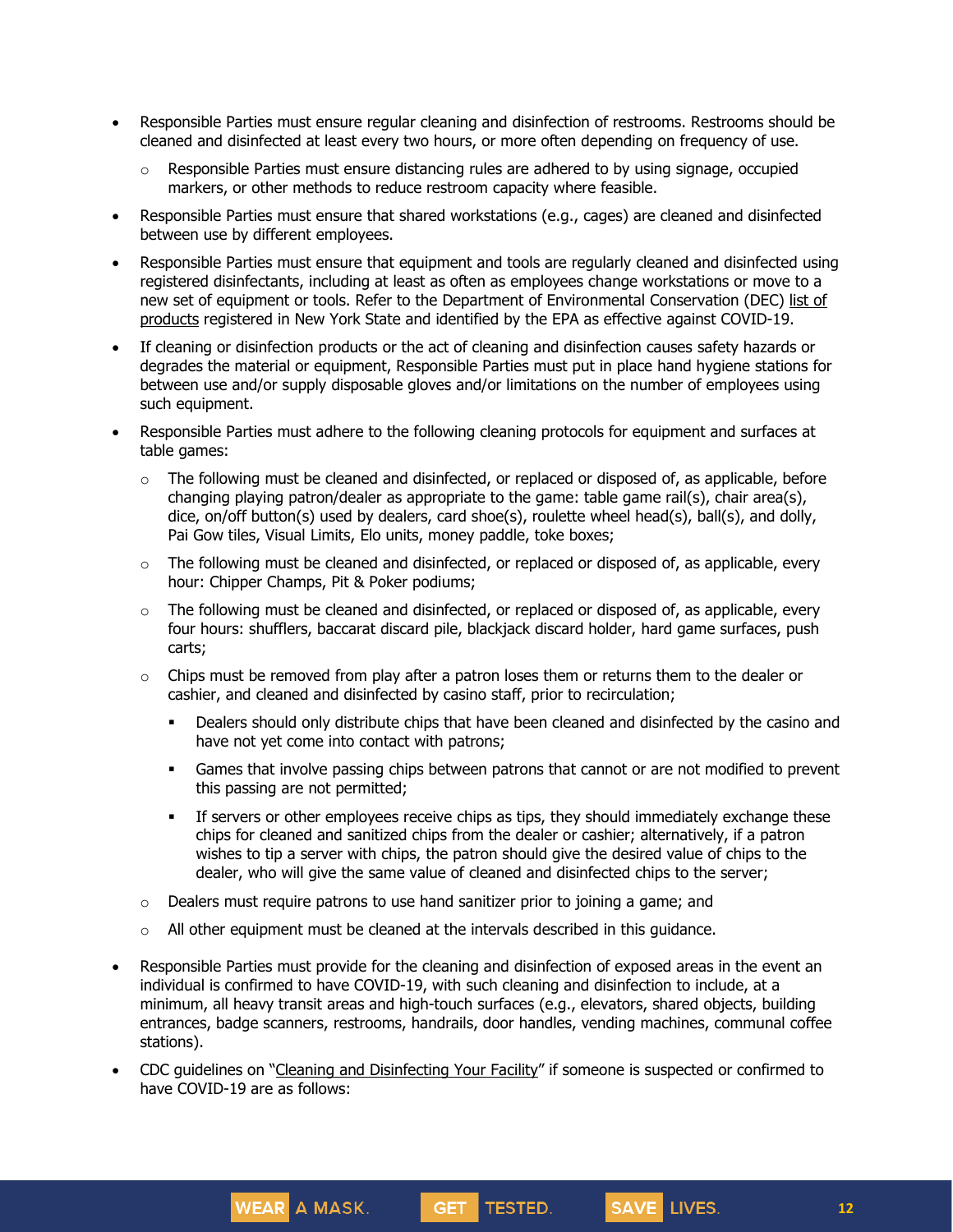- $\circ$  Close off areas used by the person suspected or confirmed to have COVID-19.
	- Responsible Parties do not necessarily need to close operations, if they can close off the affected areas.
- o Open outside doors and windows to increase air circulation in the area.
- $\circ$  Wait 24 hours before you clean and disinfect. If 24 hours is not feasible, wait as long as possible.
- $\circ$  Clean and disinfect all areas used by the person suspected or confirmed to have COVID-19, such as offices, bathrooms, common areas, and shared equipment.
- $\circ$  Once the area has been appropriately cleaned and disinfected, it can be re-opened for use.
	- **Employees without close or proximate contact with the person suspected or confirmed to** have COVID-19 can return to the work area immediately after cleaning and disinfection.
	- Refer to DOH's "Interim Guidance for Public and Private [Employees](https://coronavirus.health.ny.gov/system/files/documents/2020/06/doh_covid19_publicprivateemployeereturntowork_053120.pdf) Returning to Work Following [COVID-19](https://coronavirus.health.ny.gov/system/files/documents/2020/06/doh_covid19_publicprivateemployeereturntowork_053120.pdf) Infection or Exposure" for information on "close or proximate" contacts.
- $\circ$  If more than seven days have passed since the person who is suspected or confirmed to have COVID-19 visited or used the facility, additional cleaning and disinfection is not necessary, but routine cleaning and disinfection should continue.
- Where possible and practicable, Responsible Parties should place seat covers on cloth seats or other seats that may be more difficult to clean and disinfect. These seat covers should be cleaned between usage, or every four hours at a minimum.
- Responsible Parties must prohibit shared food and beverages among employees (e.g., self-serve meals and beverages), encourage employees to bring lunch from home or provide individual food and beverage to each employee, and reserve adequate space  $-$  off of the gaming floor  $-$  for employees to observe social distancing while eating meals.

### **D. Phased Reopening**

• Responsible Parties are encouraged to phase-in reopening activities so as to allow for operational issues to be resolved before production or work activities return to normal levels. Responsible Parties should consider limiting the number of employees, hours, and number of patrons available to be served when first reopening so as to provide operations with the ability to adjust to the changes.

### **E. Communications Plan**

- Responsible Parties must affirm that they have reviewed and understand the state-issued industry guidelines, and that they will implement them.
- Responsible Parties should develop a communications plan for employees and patrons that includes applicable instructions, training, signage, and a consistent means to provide employees with information. Responsible Parties may consider developing webpages, text and email groups, and social media.
- Responsible Parties must encourage individuals to adhere to CDC and DOH guidance regarding the use of PPE, specifically face coverings, through verbal communication and signage.
- Responsible Parties should post signage inside and outside of the building to remind individuals to adhere to proper hygiene, social distancing rules, appropriate use of PPE, and cleaning and disinfection protocols.

GET TESTED.

SAVE LIVES.

WEAR A MASK.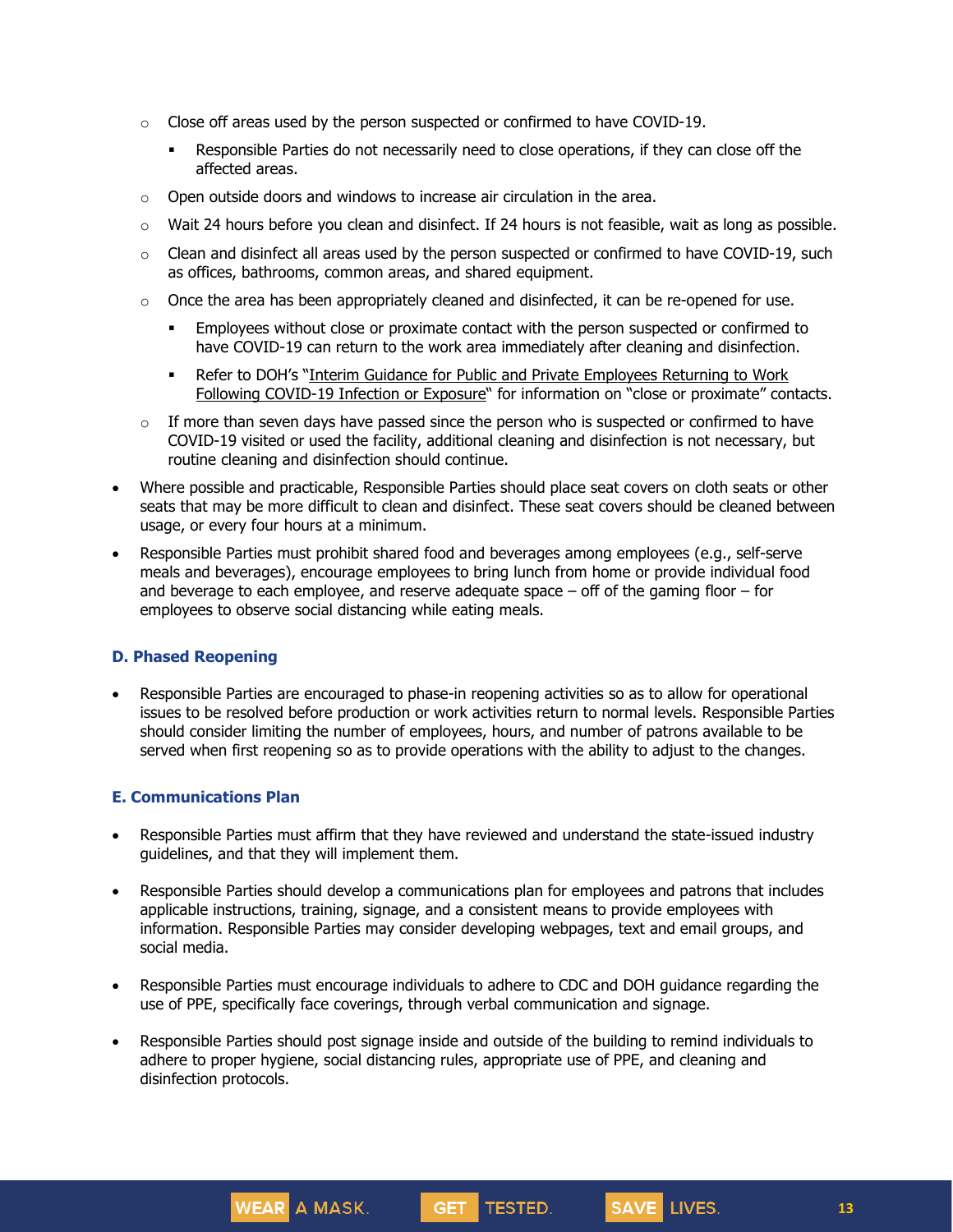# **III. PROCESSES**

#### **A. Screening and Testing**

- Responsible Parties must implement mandatory daily health screening practices for employees and, where practicable, contractors and vendors, but such screenings shall not be mandated for patrons and delivery personnel.
	- $\circ$  Screening practices may be performed remotely (e.g., by telephone or electronic survey), before the individual reports to the gaming facility to the extent possible; or may be performed on site.
	- $\circ$  Screening should be coordinated to prevent individuals from intermingling in close or proximate contact with each other prior to completion of the screening.
	- $\circ$  At a minimum, screening is required for all employees and, where practicable, contractors and vendors, and must be completed using a questionnaire that determines whether the individual has:
		- (a) knowingly been in close or proximate contact in the past 14 days with anyone who has tested positive for COVID-19 or who has or had symptoms of COVID-19;
		- (b) tested positive for COVID-19 in the past 14 days;

WEAR A MASK.

- (c) has experienced any symptoms of COVID-19 in the past 14 days; and
- (d) traveled within a state with significant community spread of COVID-19 for longer than 24 hours within the past 14 days.
- Refer to CDC guidance on "Symptoms of [Coronavirus](https://www.cdc.gov/coronavirus/2019-ncov/symptoms-testing/symptoms.html)" for the most up to date information on symptoms associated with COVID-19.
- Refer to DOH travel [advisory](https://coronavirus.health.ny.gov/covid-19-travel-advisory) for the most up to date information on states with significant spread of COVID-19 and quarantine requirements.
- Screening practices include:
	- $\circ$  If space and building configuration allows, screen individuals at or near the building entrance to minimize the impact in case of a suspected or confirmed case of COVID-19.
	- $\circ$  Allow for adequate social distancing while individuals queue for screening and/or building entry.
	- $\circ$  Admit only employees who have been screened either remotely or upon arrival.
	- $\circ$  If temperature checks are performed, use contactless thermal cameras in building entrances to identify potentially symptomatic individuals and direct them to a secondary screening area to complete a follow-on screening. If not possible or feasible, a temperature check may be performed using contactless thermometers.
- Responsible Parties cannot mandate that patrons complete a health screening or provide contact information for contact tracing but may encourage patrons to do so. Responsible Parties may provide an option for patrons to provide contact information so they can be logged and contacted for contact tracing, if necessary.

GET TESTED.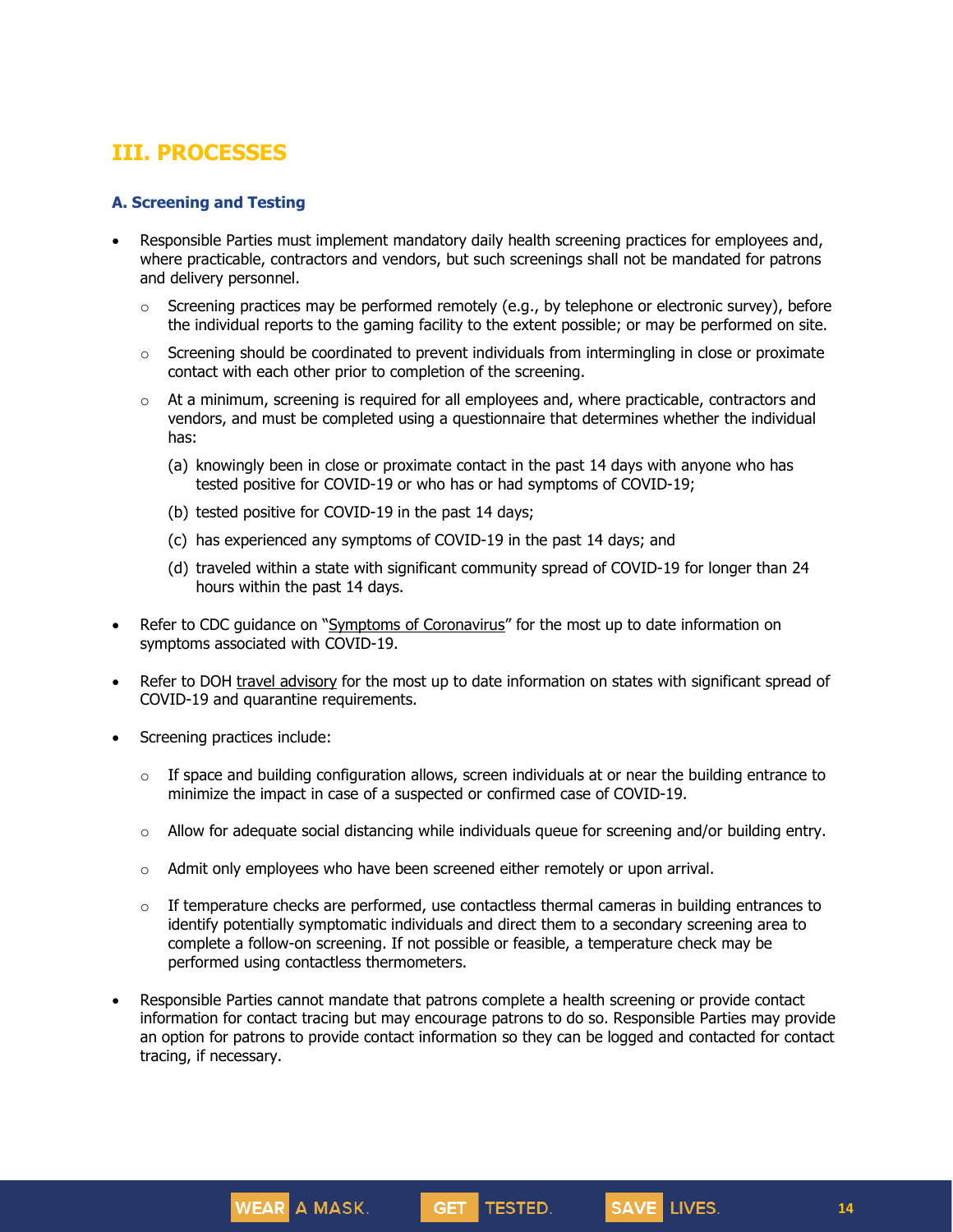- $\circ$  Responsible Parties may require that patrons provide identifying information or contact details if the identification is necessary for security personnel or employees of the gaming facility to verify age and permission to enter the casino.
- Responsible Parties must require employees to immediately disclose if and when their responses to any of the aforementioned questions changes, such as if they begin to experience symptoms, including during or outside of work hours.
- In addition to the screening questionnaire, temperature checks may also be conducted per U.S. Equal Employment Opportunity Commission or DOH guidelines. Responsible Parties are prohibited from keeping records of employee health data (e.g., the specific temperature data of an individual), but are permitted to maintain records that confirm individuals were screened and the result of such screening (e.g., pass/fail, cleared/not cleared).
- Responsible Parties must ensure that any personnel performing screening activities, including temperature checks, are appropriately protected from exposure to potentially infectious individuals entering the gaming facility. Personnel performing screening activities should be trained by employeridentified individuals who are familiar with CDC, DOH, and OSHA protocols.
- Screeners should be provided and use PPE, including at a minimum, an acceptable face covering or mask, and may include gloves, a gown, and/or a face shield.
- An individual who screens positive for COVID-19 symptoms must not be allowed to enter the gaming facility and employees who screen positive must be sent home with instructions to contact their healthcare provider for assessment and testing.
	- $\circ$  Responsible Parties should remotely provide the employee with information on healthcare and testing resources.
	- o Responsible Parties must immediately notify the state and local health department about the case if test results are positive for COVID-19.
- Responsible Parties should refer to DOH's "Interim Guidance for Public and Private [Employees](https://coronavirus.health.ny.gov/system/files/documents/2020/06/doh_covid19_publicprivateemployeereturntowork_053120.pdf) Returning to Work Following [COVID-19](https://coronavirus.health.ny.gov/system/files/documents/2020/06/doh_covid19_publicprivateemployeereturntowork_053120.pdf) Infection or Exposure" regarding protocols and policies for employees seeking to return to work after a suspected or confirmed case of COVID-19 or after the employee had close or proximate contact with a person with COVID-19.
- Responsible Parties must designate a central point of contact, which may vary by activity, location, shift or day, responsible for receiving and attesting to having reviewed all screening questionnaire responses, with such contact also identified as the party for individuals to inform if they later are experiencing COVID-19-related symptoms, as noted on the screening questionnaire.
	- $\circ$  Identified point of contact for the gaming facility should be prepared to receive notifications from individuals of positive cases and initiate the respective cleaning and disinfection procedures.
- Responsible Parties must designate a site safety monitor whose responsibilities include continuous compliance with all aspects of the Site Safety Plan.
- To the extent possible, Responsible Parties should maintain a log of every person, including employees, contractors, and vendors, who may have close or proximate contact with other individuals at the gaming facility; excluding patrons and deliveries that are performed with appropriate PPE or through contactless means. The log should contain contact information, such that

GET TESTED.

SAVE LIVES.

WEAR A MASK.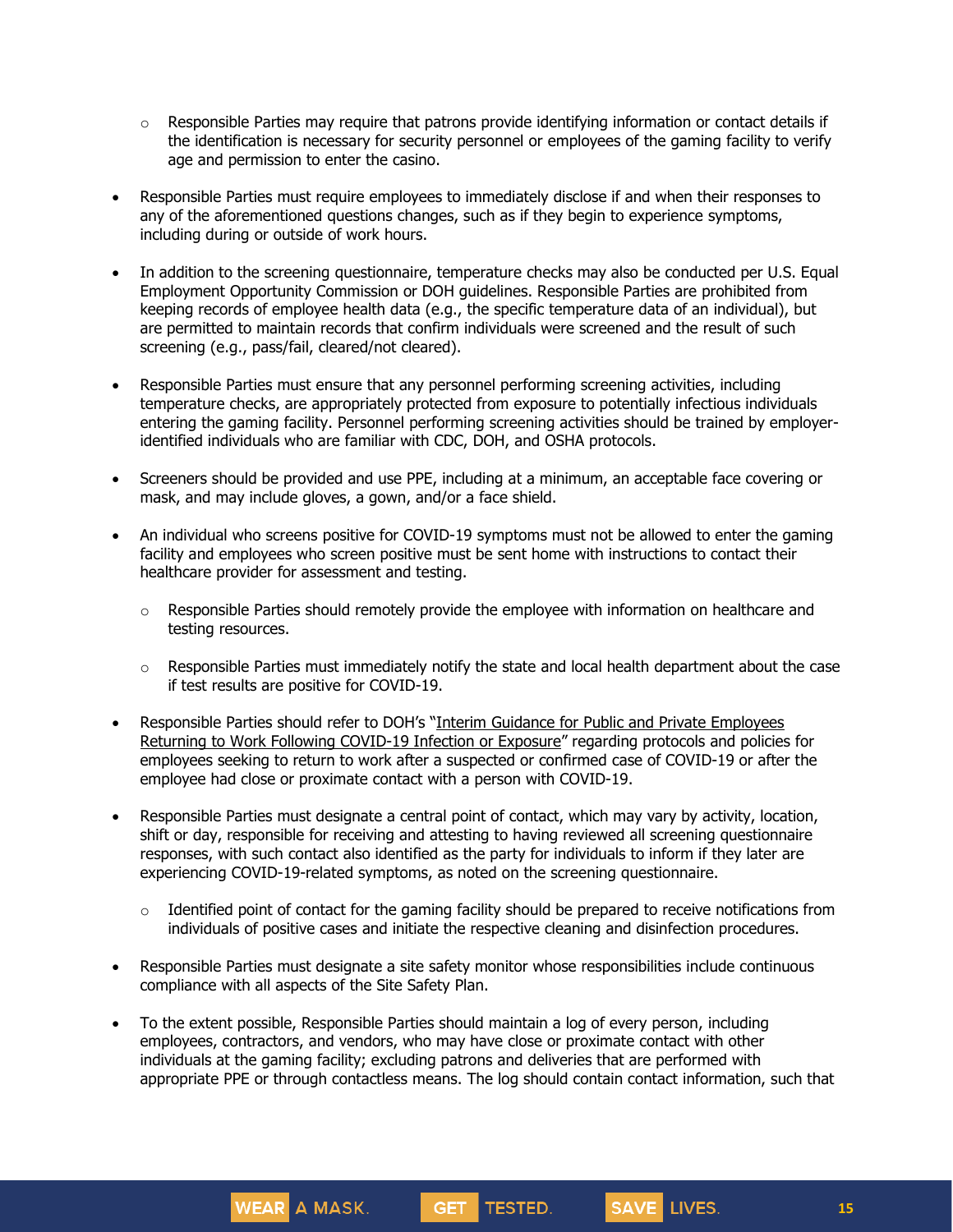all contacts may be identified, traced, and notified in the event an individual is diagnosed with COVID-19.

#### **B. Tracing and Tracking**

- Responsible Parties must notify the state and local health department immediately upon being informed of any positive COVID-19 test result by an individual at their gaming facility.
- In the case of an individual who interacted at the gaming facility testing positive, the Responsible Parties must cooperate with the state and local health department as required to trace all contacts at the gaming facility and notify the state and local health department of all employees, contractors and vendors logged, and patrons and delivery personnel (as applicable), who entered the gaming facility dating back 48 hours before the individual first experienced COVID-19 symptoms or tested positive, whichever is earlier. Confidentiality must be maintained as required by federal and state law and regulations.
	- $\circ$  In the case of an individual showing symptoms while in the gaming facility, Responsible Parties must notify individuals in the surrounding areas or who may have been affected immediately with information on where the individual has been throughout the gaming facility and notify them if the symptomatic person tests positive.
- State and local health departments may, under their legal authority, implement monitoring and movement restrictions of infected or exposed persons including home isolation or quarantine.
- Employees who are alerted that they have come into close or proximate contact with a person with COVID-19, and have been alerted via tracing, tracking or other mechanism, are required to selfreport to their employer at the time of alert and shall follow the protocol referenced above.
- Responsible Parties should consider offering a method for patrons to opt-in to a contact tracing program, as practicable (e.g., opt-in upon entrance to the gaming facility, or sign-up using loyalty programs).

# **IV. EMPLOYER PLANS**

Responsible Parties must conspicuously post completed safety plans on site for employees. The State has made available a business reopening safety plan template to guide business owners and operators in developing plans to protect against the spread of COVID-19.

#### **Additional safety information, guidelines, and resources are available at:**

Centers for Disease Control and Prevention Considerations for Casinos and Gaming Operations [https://www.cdc.gov/coronavirus/2019-ncov/community/organizations/business-employers/casinos](https://www.cdc.gov/coronavirus/2019-ncov/community/organizations/business-employers/casinos-gaming-operations.html)[gaming-operations.html](https://www.cdc.gov/coronavirus/2019-ncov/community/organizations/business-employers/casinos-gaming-operations.html)

GET TESTED.

New York State Department of Health Novel Coronavirus (COVID-19) Website <https://coronavirus.health.ny.gov/>

Centers for Disease Control and Prevention Coronavirus (COVID-19) Website <https://www.cdc.gov/coronavirus/2019-ncov/index.html>

Occupational Safety and Health Administration COVID-19 Website <https://www.osha.gov/SLTC/covid-19/>

WEAR A MASK.